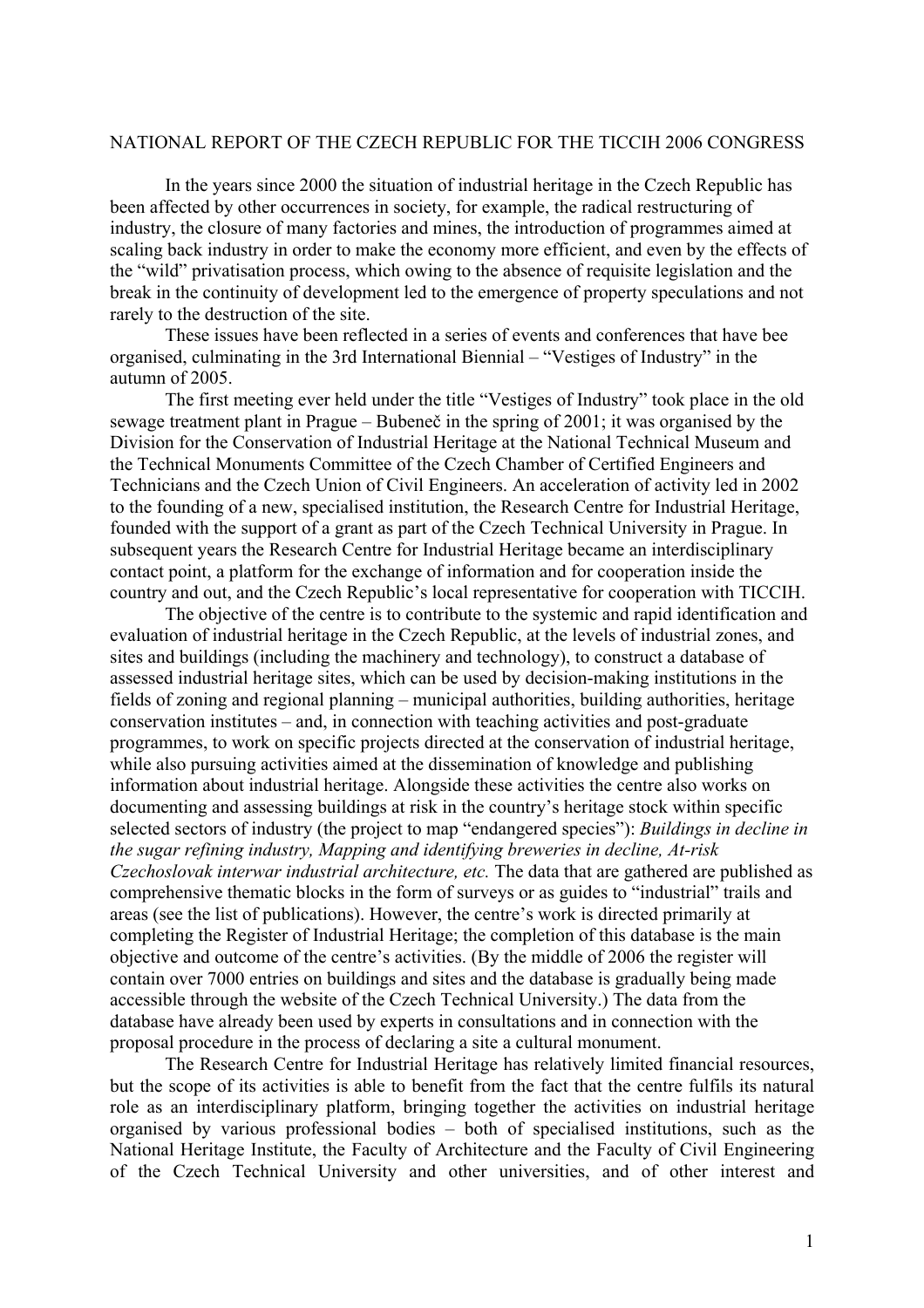professional organisations, such as the Division for the Conservation of Industrial Heritage at the National Technical Museum, and the Technical Monuments Committee of the Czech Chamber of Certified Engineers and Technicians and the Czech Union of Civil Engineers.

In 2003, by which time a substantial response to and interest in industrial heritage had emerged in the professional community and the general public, the 2nd International Biennial "Vestiges of Industry" was held, accompanied by an exhibition of alternative projects by students of architecture at universities in the Czech Republic. That same year technical monuments and industrial heritage were proposed and successfully accepted as topics for the European days of culture by the Association of Historical Towns and Settlements of Bohemia, Moravia and Silesia. 1/

The following year an international seminar was held at the Michal Mine in Ostrava (5-7 September 2004) on the topic *Re-animating Industrial Heritage* and sub-titled *Revival and Renewal of Technical and Industrial Monuments*, involving the participation of Czech and foreign experts. Ostrava, a town that is one of the most typical and strongest examples of a locality affected by policies aimed at winding down industry in the Czech Republic, became the site of "Techné Ostrava", an international meeting that has taken place several years in a row and focuses on documentary film work about technical heritage.

The culmination of numerous activities, presentations, studies and publication work during these years was the 3rd International Biennial – "Vestiges of Industry" 2005, which was organised under the auspices of the Ministry of Culture of the Czech Republic by the Research Centre for Industrial Heritage, the Technical Monuments Committee of the Czech Chamber of Certified Engineers and Technicians, and the Czech Union of Civil Engineers, with the support of the Visegrad fund and in cooperation with the National Heritage Institute and the Czech National Committee of ICOMOS. The possibilities, significance, and difficulties involved in the conversion of industrial buildings and sites was the theme of an international conference organised as the central event of the 3rd International Biennial, and it was held in the old sewage treatment plant in Prague – Bubeneč.  $2/\lambda$  number of exhibitions and accompanying events were organised on the topic of the Biennial, some of which were held directly within the space of the plant, such as the exhibition of posters of interwar industrial architecture. Other exhibitions and events related to the theme of the conference and activities set up by the organisers over the previous five years were organised and held in other new spaces in Prague and in the nearby industrial town of Kladno. (An exhibition on the Architecture of Conversion was held in an industrial hall recently revived for new use, located in the former industrial outskirts of Prague, and another exhibition, the Working Heritage exhibition, was developed as part of the European Culture 2000 project, in which the Research Centre for Industrial Heritage became involved through examples of the transformation of Prague industrial sites.)

Since 2000 numerous publications have also been prepared and issued, including a four-volume encyclopaedia of technical monuments in Bohemia, Moravia, and Silesia, which was the first such publication of its kind in the Czech Republic. Many of the authors involved in the work on its preparation were professionals who had also taken part in the seminar in Ostrava or the meeting in the old sewage treatment plant in Prague – Bubeneč.  $3/$ 

The past six years, and especially the organisation of the Biennial in the old sewage treatment plant and in Kladno, have signified a reaction to the radical transformation of value criteria. This also explains the emphasis put on interdisciplinary approaches to industrial heritage, including the involvement of alternative art forms in uncovering new meanings and discovering and exploring the forgotten spaces of industrial zones and buildings, which was the main focus of the events and programme primarily organised in nearby Kladno. Such approaches represent an alternative stream of perspectives on the future of industrial heritage,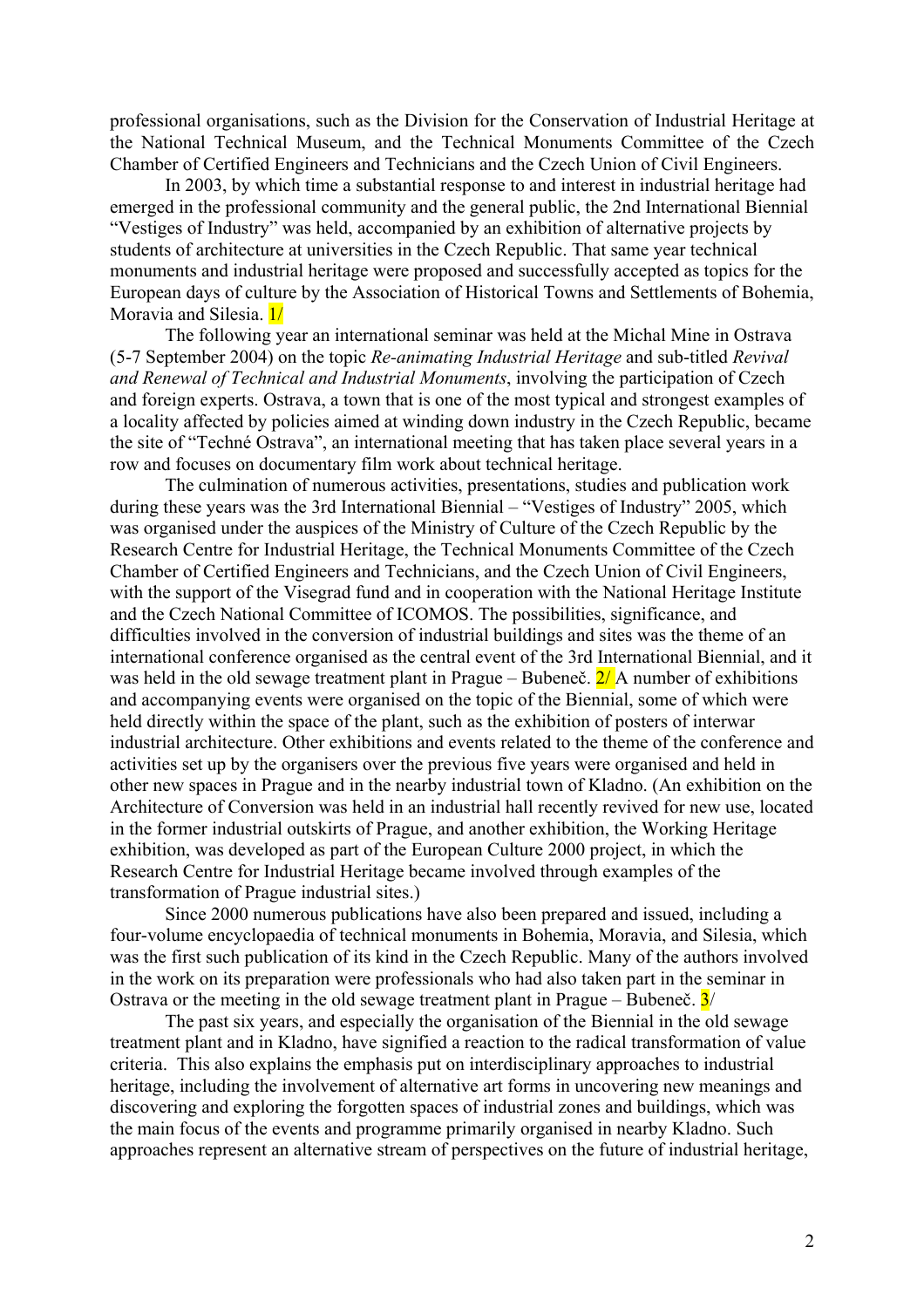oriented towards the theory of art and communication, approaches that are growing in strength in the Czech Republic.

In conclusion it warrants mentioning the declaration that emerged spontaneously on the final day of the Biennial, in the Ecotechnical Museum (the old sewage treatment plant) in Prague – Bubeneč in September 2005. The declaration addresses issues that have been discussed but nonetheless continue to be relevant: understanding industrial heritage in the context of European development and using industrial heritage as a positive cultural force for the revitalisation of towns and regions in decline.  $\frac{4}{1}$ 

## *Benjamin Fragner*

/ National Czech Representative TICCIH Director of the Research Centre for Industrial Heritage ČVUT/

## Notes:

1/ For comparison, in a general inventory in 1987 around 1500 buildings and sites were documented. In subsequent years, and especially after 1989, the focus was placed on surviving heritage from the industrial revolution and now also encompasses examples of modern architecture. At present over 2 800 sites have heritage status as technical and industrial monuments.

2/ The conference was organised with three thematic sessions: Reflecting on European Experiences, "Working Heritage and Us", Integrating European Industrial Heritage (Petr Urlich, Keith Falconer, Paul Smith, Axel Föhl, Györgyi Németh, Julian Kołodziej, Eva Dvořáková), Interdisciplinarity – Industrial Heritage and Contemporary Culture (Miloš Vojtěchovský, Giep Hagoort, Rolf Dennemann, Hans D. Christ, Corinne Pontier, Marek Adamov), Architects of Conversion in the Czech Republic (Benjamin Fragner, Josef Pleskot, Alberto di Stefano, Martin A. Tomáš, Tomáš Šenberger, Šimon Caban, Antonín Novák).

## *3/ A selection of recent publications:*

- Hlušičková H. (ed.), *Technické památky v Čechách, na Moravě a ve Slezsku.Příruční encyklopedie, I-IV. díl,* (Technical Monuments in Bohemia, Moravia and Silesia, Vols. I-IV). Prague 2001, 2002, 2003,2004
- Valchářová V. (ed.), *Industriální stopy: Dvanáct ohrožených*. (Vestiges of Industry. Twelve at Risk) VCPD ČVUT, Prague 2003.
- Beran L. Valchářová V. (ed.), *Pražský industriál. Technické stavby a průmyslová architektura Prahy*. (Industrial Prague. Technical Works and Industrial Architecture in Prague) VCPD ČVUT, Prague 2005.
- Dvořáková E. Šenberger T. (eds.), *Industriální cesty Českým středozápadem, průvodce vybranými industriálními objekty a technickými památkami*. (Industrial Trails through the Bohemian Mid-West) Kladno 2005.
- Valchářová V. (Ed.) Beran L. Fragner B. Popelová L. Vorlík P., *Stavební kniha 2005, Meziválečná průmyslová architektura*. (Book of Construction 2005. Interwar Industrial Architecture) Brno 2005.
- Fragner B. Hanzlová A., *Industriální stopy / Vestiges of Industry*. Exhibition volume. Prague 2005.